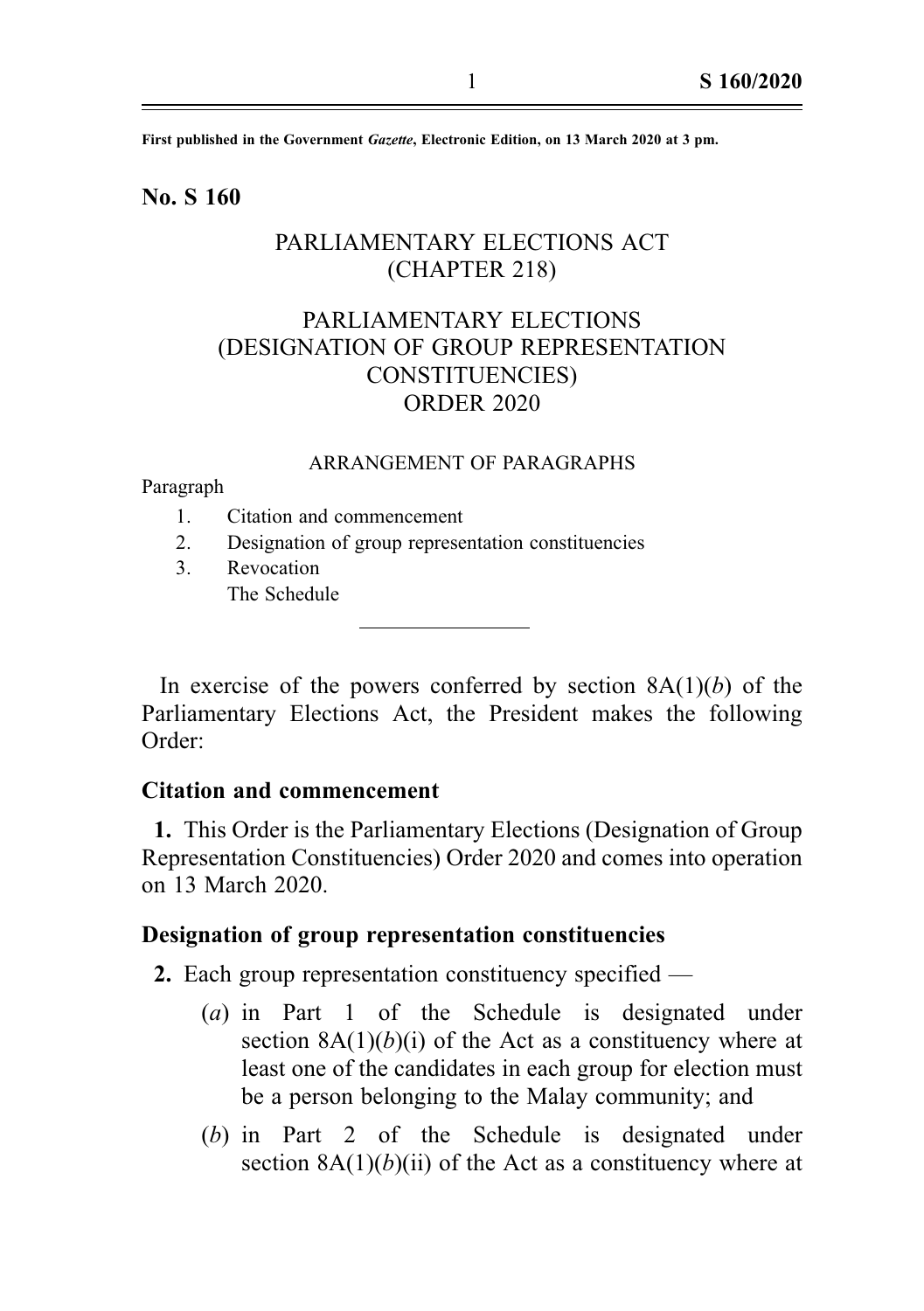least one of the candidates in each group for election must be a person belonging to the Indian or other minority communities.

### Revocation

3. The Parliamentary Elections (Designation of Group Representation Constituencies) Order 2015 (G.N. No. S 445/2015) is revoked.

### THE SCHEDULE

PART 1

Paragraph 2

1. Aljunied

- 2. Bishan-Toa Payoh
- 3. Chua Chu Kang
- 4. East Coast
- 5. Jalan Besar
- 6. Marine Parade
- 7. Marsiling-Yew Tee
- 8. Pasir Ris-Punggol
- 9. Sembawang
- 10. Sengkang
- 11. Tampines

PART 2

- 1. Ang Mo Kio
- 2. Holland-Bukit Timah
- 3. Jurong
- 4. Nee Soon
- 5. Tanjong Pagar
- 6. West Coast